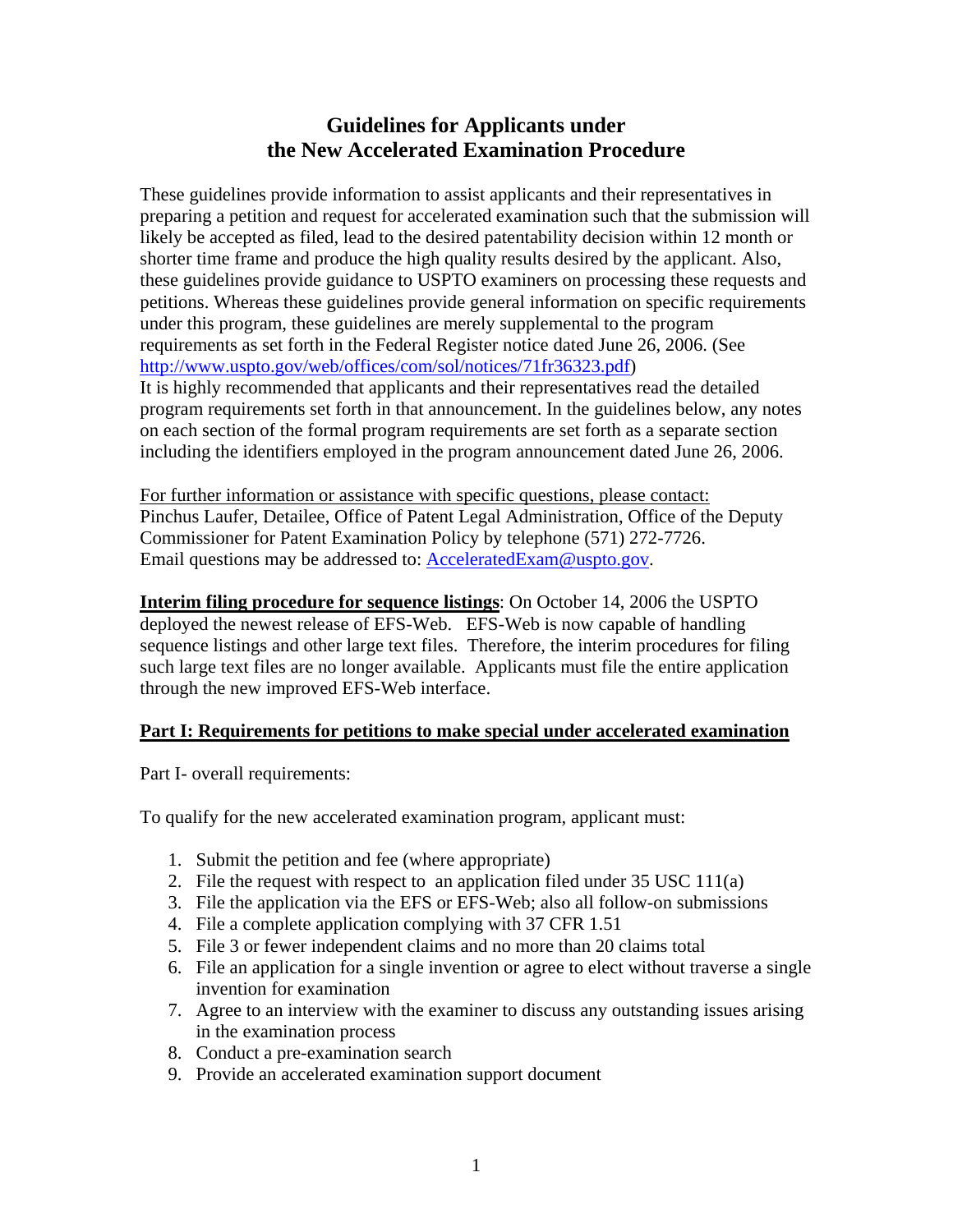# Part I item 3

Where the EFS or EFS-Web system is not available at the time of the attempted filing and the required statement is being made, applicant should prominently indicate that the filing is under the new accelerated examination procedure so that the filing is properly processed. This should be included in the caption for the filing cover sheet(s).

# Part I item 4

The initial review of applications and requests/petitions for participation in the accelerated examination program will be conducted in the Office of Initial Patent Examination (OIPE). There the application will be reviewed for compliance with all of the filing requirements other than the review of the pre-examination search and the accelerated examination support document (AESD). These other two filing requirements will be reviewed in the Technology Centers by the Special Program Examiner (SPRE) office. Once the application has been accepted for processing under this program, the later discovery of any non-complying formal requirement (e.g. failure to comply with a provision of 37 CFR 1.51 or excessive number of claims) will be treated by the examiner. However, any defect that affects the filing date accorded the application and may result in a fatal application defect could result in the withdrawal of the special status accorded the application under this program.

# Part I item 6

This requirement continues the current USPTO procedure for requests for accelerated examination. The application must be directed to a single invention and where the examiner finds that is not the case, applicant agrees to make an election of the invention to be examined at this time without traverse in a telephonic interview.

# Part I item 7

Any pre-first action interview should be held within two weeks from the initial contact by the examiner. Failure to comply with the interview provisions in a timely manner will result in the application being returned to regular status in the examining queue with an Office Action issuing in due course.

#### Part I item 8

A search submitted in support of a petition for accelerated examination will be considered sufficient, absent any specific PTO identified deficiencies that require further search by the applicant, if the search includes:

1. A classified search of the US patents and published patent applications in the Class and subclass where the claimed invention is most likely to be classified in the current United States Patent Classification system (USPC). Consultation with the USPTO search notes for classification should be made to determine if any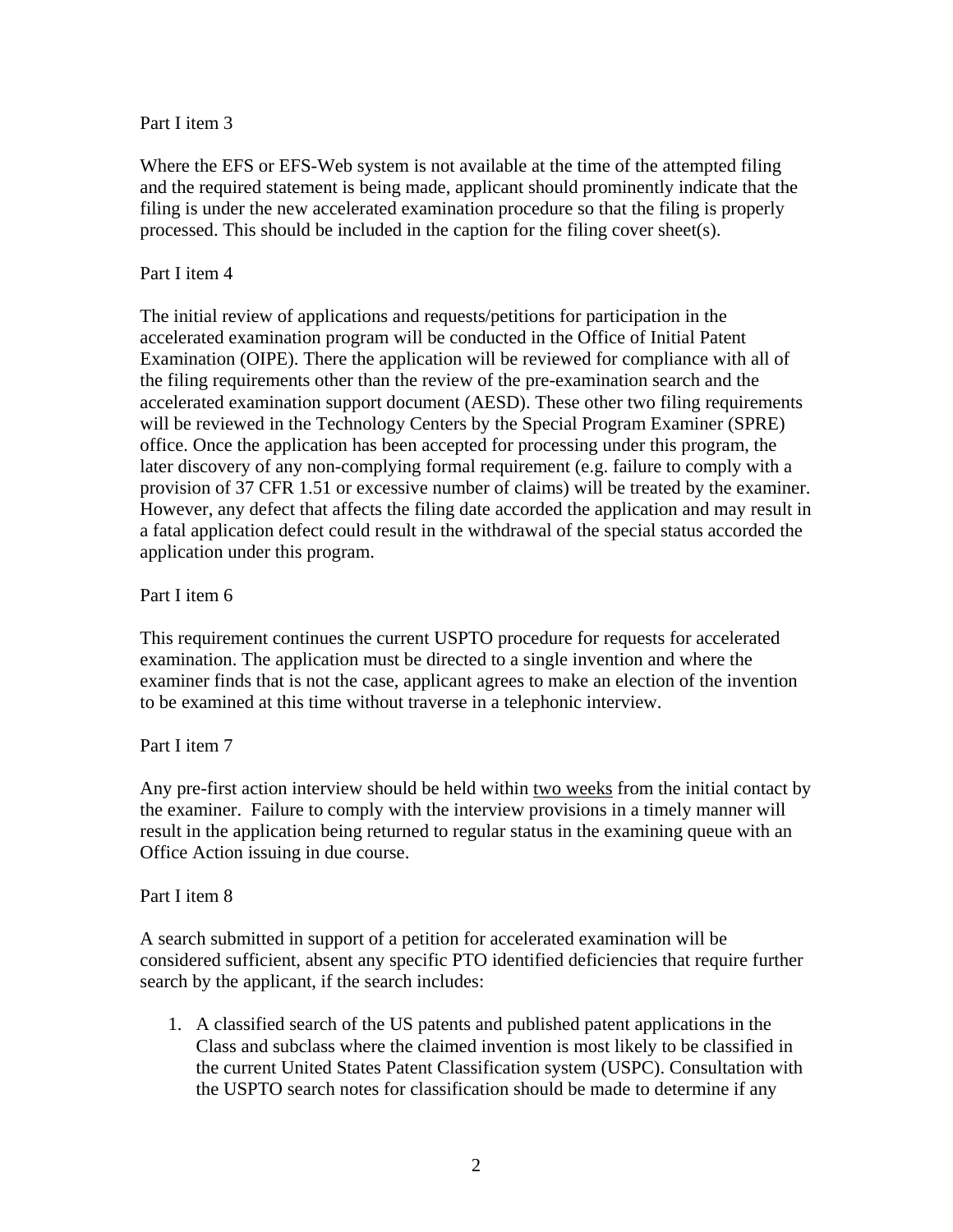other highly relevant Classes should also be considered and thereafter, a further search be performed in those other Classes as appropriate. Where the PTO review considers that another or different classification is preferred or required, the search by the applicant will usually be considered acceptable unless the performed classified search is so divergent that it also calls other aspects of the pre-examination search into question; e.g. a text search that is limited to the same erroneous classification(s). In instances of differing views on the appropriate classified search area, the submitted search will be accepted and the examiner will perform the PTO preferred search during the examination process.

The following information should be helpful to applicant: The USPTO Manual of classification: http://www.uspto.gov/go/classification/ The MPEP Chapter 900 on Prior Art, Classification and Search: http://www.uspto.gov/web/offices/pac/mpep/documents/0900.htm/

- 2. A text search of the US patents and published patent applications that covers the subject matter of the independent claims using terms recognized in the art given their broadest reasonable interpretation. The search should consider individual features by themselves and combinations of features. The search should cover the broadest scope encompassed by the claims as well as claims of narrow and intermediate breadth.
- 3. A text search of foreign patent documents that includes the sources required under the PCT minimum documentation requirements, to the extent available. The PCT minimum documentation requirements can be found at http://www.wipo.int/standards/en/part\_04.html. A search of this resource area may be completed using the USPTO Universal Public Workstation (UPWS) in the USPTO Public Search Room Facility, Patent and Trademark Depository Libraries, or through other available commercial database providers. The text search should be similar to that provided for US patents and published patent applications as described in 2) above.
- 4. A text search of appropriate non-patent literature (NPL) resources.
- 5. A search employing any special tools (e.g., nucleic acid or protein sequence searching tools).

Where an applicant has not considered a particular search resource during the preexamination search of any one of US patents, patent application publications, foreign patent documents or the recommended NPL, a justification must be provided. The justification provided must be specific rather than including only general boiler-plate assertions; e.g. "no relevant prior art expected to be found" or "the best prior art was already located". These instances of eliminating a search resource are expected to be rare.

Although the criteria for the pre-examination search do not preclude the use of a foreign search report to meet this requirement, it must meet all of the criteria to be used, in part or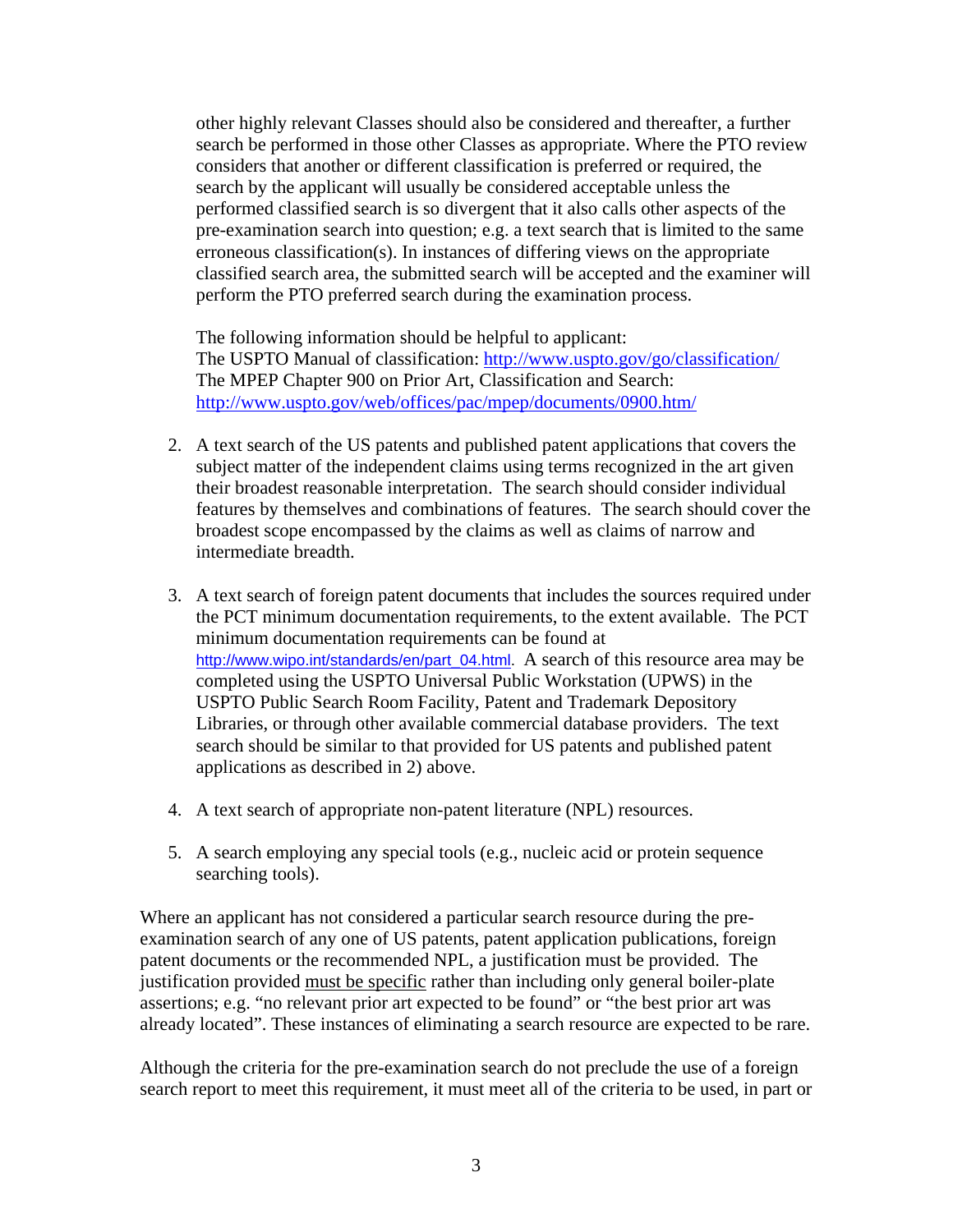in full, for that purpose. For example, a foreign office search report that includes a search of the PCT minimum documentation and provides the required search history may be used to meet that requirement in the above-noted search; requiring only the other portions of the search to be performed in submitting the pre-examination search.

If the application is likely to be amended to include claims directed to other disclosed features of the invention, it is strongly recommended that applicants include those features in the initial pre-examination search. Although these features could be covered by an updated accelerated examination support document (AESD) when the amendment is filed, the potential delay in performing that additional search and time frames for submitting that updated document could lead to possible prosecution delays resulting in non-entry of the proposed amendment.

A notice of specific PTO identified deficiencies that require further search by the applicant will include a specific discussion of the deficiency and suggestions to the applicant on how the deficiency could be overcome. An exception to this would occur when it is readily apparent that applicant's search is wholly deficient (e.g., clearly no consultation with the Manual of Classification for appropriate search areas, text search terms wholly inappropriate for the subject matter, etc). In these instances, only general guidance directed at improving the search will be given in the petition decision.

# Part I item 9

The Accelerated Examination Support Document (AESD) must be filed with the application and the petition to make special. Applicant is reminded that the AESD must contain the following items (further guidance is provided as notes after each applicable item):

(A) An accelerated examination support document must include an information disclosure statement (IDS) in compliance with 37 CFR 1.98 citing each reference deemed most closely related to the subject matter of each of the claims. Applicants are encouraged to use Form 1449 to list references.

(B) For each reference cited, the accelerated examination support document must include an identification of all the limitations in the claims that are disclosed by the reference specifying where the limitation is disclosed in the cited reference. Applicants should specify where in each of the cited references the particular claim limitations are found. This process is intended to be analogous to the analysis an examiner uses when locating a relevant prior art reference and then determining whether the reference contains the claimed limitation. For each claimed limitation, the examiner would consider the disclosure of the reference and all reasonable portions in the reference where the limitation is shown. When preparing an Office Action, the examiner would correlate the limitation to the portion of reference which best characterizes the limitation. This part of the AESD is not intended to be an exhaustive listing of every conceivable subjective interpretation of how a claim limitation may read on the reference. Applicants should point out what are considered to be the relevant representations of the limitation in the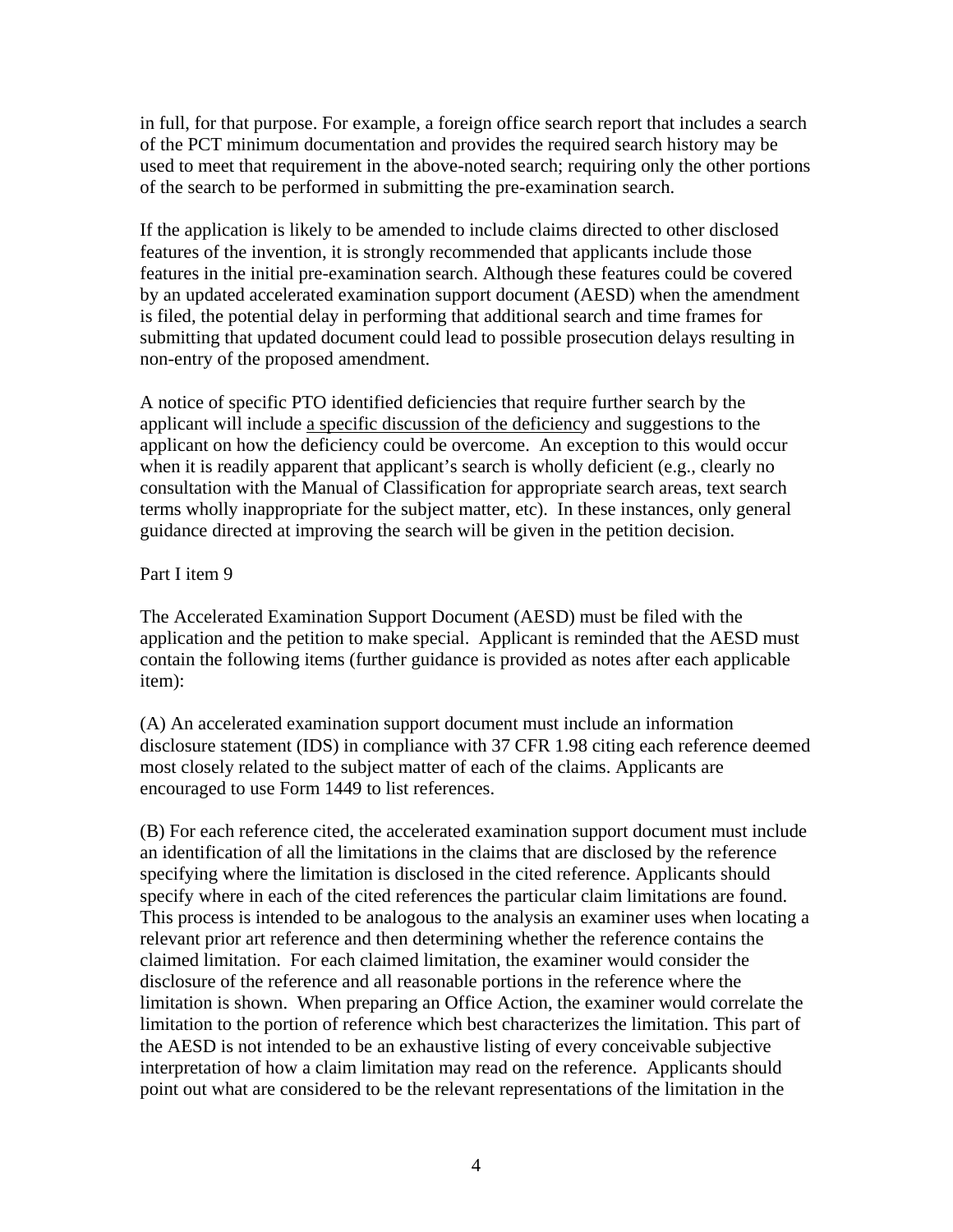reference. A limitation may be found in more than one portion of the reference and should be pointed out, yet the intention is not to have applicants point out every conceivable interpretation. The USPTO will adopt a rule of reason when evaluating this portion of the AESD. Unless the representation is so deficient that it would materially effect examination of the application (e.g., numerous instances where the limitations are not shown where applicant states they are), the representation will be deemed to be sufficient for this part of the AESD.

(C) The accelerated examination support document must include a detailed explanation of how each of the claims are patentable over the references cited with the particularity required by 37 CFR 1.111(b) and (c). Applicants should be specific in their explanation and include the identification of specific claim limitations that support their position, where appropriate. General statements that the claims are neither anticipated nor rendered obvious by the cited references or that the references are not properly combinable will not be acceptable.

(D) The accelerated examination support document must include a concise statement of the utility of the invention as defined in each of the independent claims (unless the application is a design application). Where each of the independent claims share a common utility, these claims may be grouped together in this explanation.

(E) The accelerated examination support document must include a showing of where each limitation of the claims finds support under the first paragraph of 35 U.S.C. 112 in the written description of the specification. If applicable, the showing must also identify: (1) Each means- (or step-) plus-function claim element that invokes consideration under 35 U.S.C. 112, Section 6; and (2) the structure, material, or acts in the specification that correspond to each means- (or step-) plus-function claim element that invokes consideration under 35 U.S.C. 112(6). If the application claims the benefit of one or more applications under title 35, United States Code, the showing must also include where each limitation of the claims finds support under the first paragraph of 35 U.S.C. 112 in each such application in which such support exists. Applicants should specify where in the specification each limitation of the claim finds support. The USPTO will adopt a rule of reason when evaluating this portion of the AESD. However, where the limitation is intended to cover multiple embodiments of the structures, acts, or materials to perform the recited function, each should be separately identified under this requirement. Unless the identification is so deficient that is would materially effect examination of the application, the showing of specification support will be deemed to be sufficient for this part of the AESD.

(F) The accelerated examination support document must identify any cited references that may be disqualified as prior art under 35 U.S.C. 103(c) as amended by the Cooperative Research and Technology Enhancement (CREATE) Act (Pub. L. 108-453, 118 Stat. 3596 (2004)). It is sufficient for an applicant to identify a reference that might be subject to disqualification without any further explanation at this time; permitting an examiner to determine when a "back-up" rejection may be appropriate, both in the potential interview process and/or the resulting Office action. If the identified reference is applied in any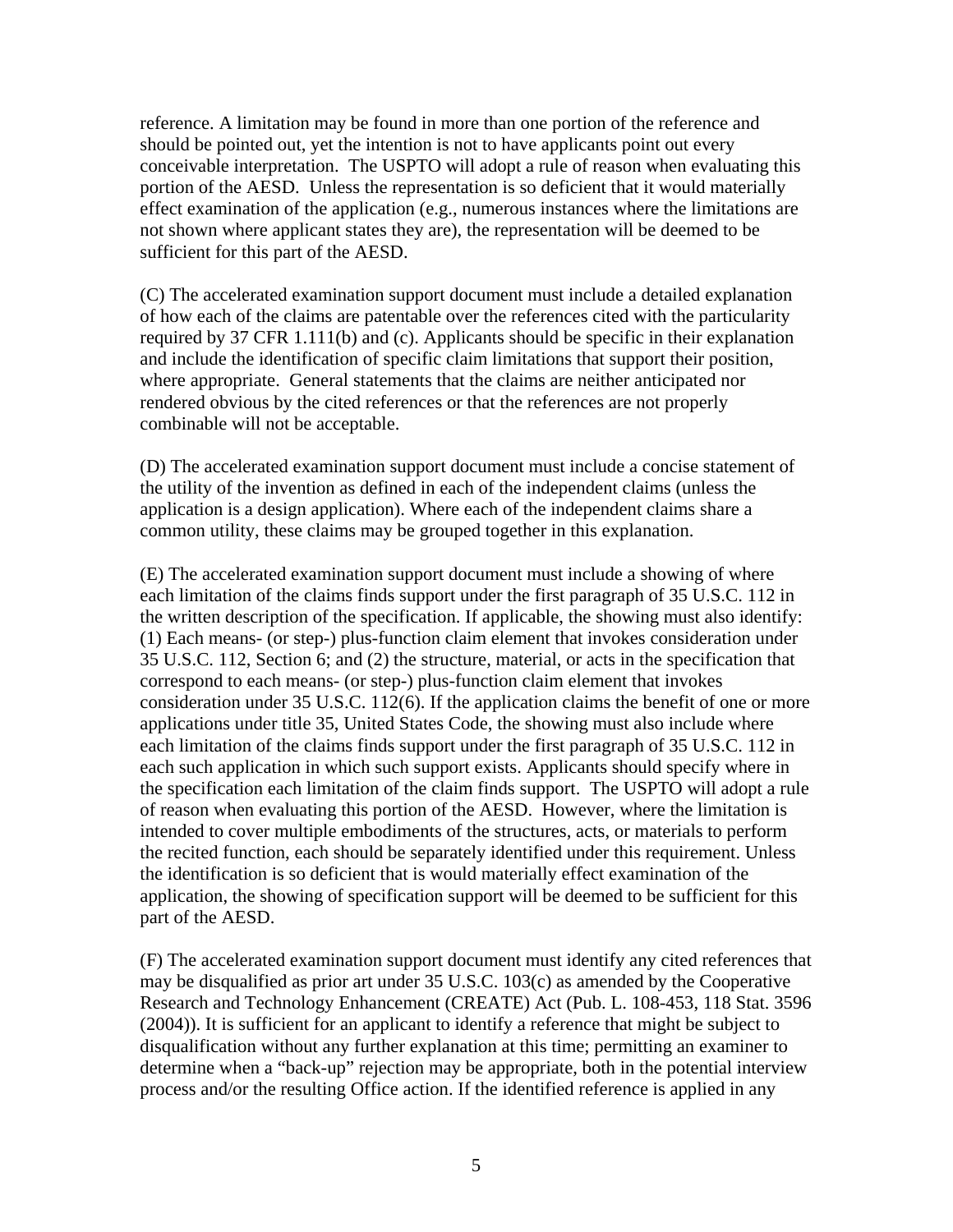ground of rejection, it is highly recommended that the applicant make the determination of that possible disqualification at the earliest possible time in the prosecution.

# Part II- Decision on petition to make special

The petition will be decided by the Technology Center (TC) Special Program Examiners (SPREs). To ensure uniformity to the maximum extent possible, all of these deciding officials have received the same initial training. If the petition and supporting materials are deemed to be deficient in any manner, the petition will be dismissed and applicant will be provided with a single opportunity to correct the deficiency. Any reasons for the dismissal of the petition will be provided with a specific explanation of the deficiency and, wherever possible, the specific corrective action that should be taken by the applicant.

The renewed petition will also be reviewed by the TC SPREs. If the renewed petition is found to be insufficient, the petition will be denied and the decision will include an explanation of the deficiency.

# Part III- Initial action on the application by the examiner

When taking the application up for examination, the examiner will fully consider the AESD in the process of conducting a complete examination of the application. That means the examiner will conduct an independent search of the claimed subject matter and make an independent determination of whether the claims are patentable as filed. This process is intended to permit an initial evaluation of the effectiveness of the AESD requirements and the extent to which examiners should rely upon the submissions in conducting their review of the application.

In the rare instances when the examiner takes the application up for initial action and determines that the AESD is not sufficient as filed, the examiner may consult with the SPRE who conducted the initial review of that submission about the alleged deficiency. However, before the initial holding with respect to the sufficiency of the AESD is reversed, the SPRE should consult with the appropriate TC Director who will sign the further petition decision. If there is a USPTO shift on the sufficiency of the AESD as filed under these circumstances, applicant will be provided a notice of the deficiency and be given the one opportunity to correct the submission.

Where an interview is proposed to discuss any rejection or objection to the claims or objection to the specification, the examiner will provide the applicant with a brief description of the proposed issue for discussion along with copies of any documents that are reasonably necessary to conduct the interview. The brief description from the examiner should be of sufficient detail to permit the interview to reasonably advance the prosecution of the application. The reasonably necessary documents for the interview would include copies of foreign patent references, non-patent literature documents, and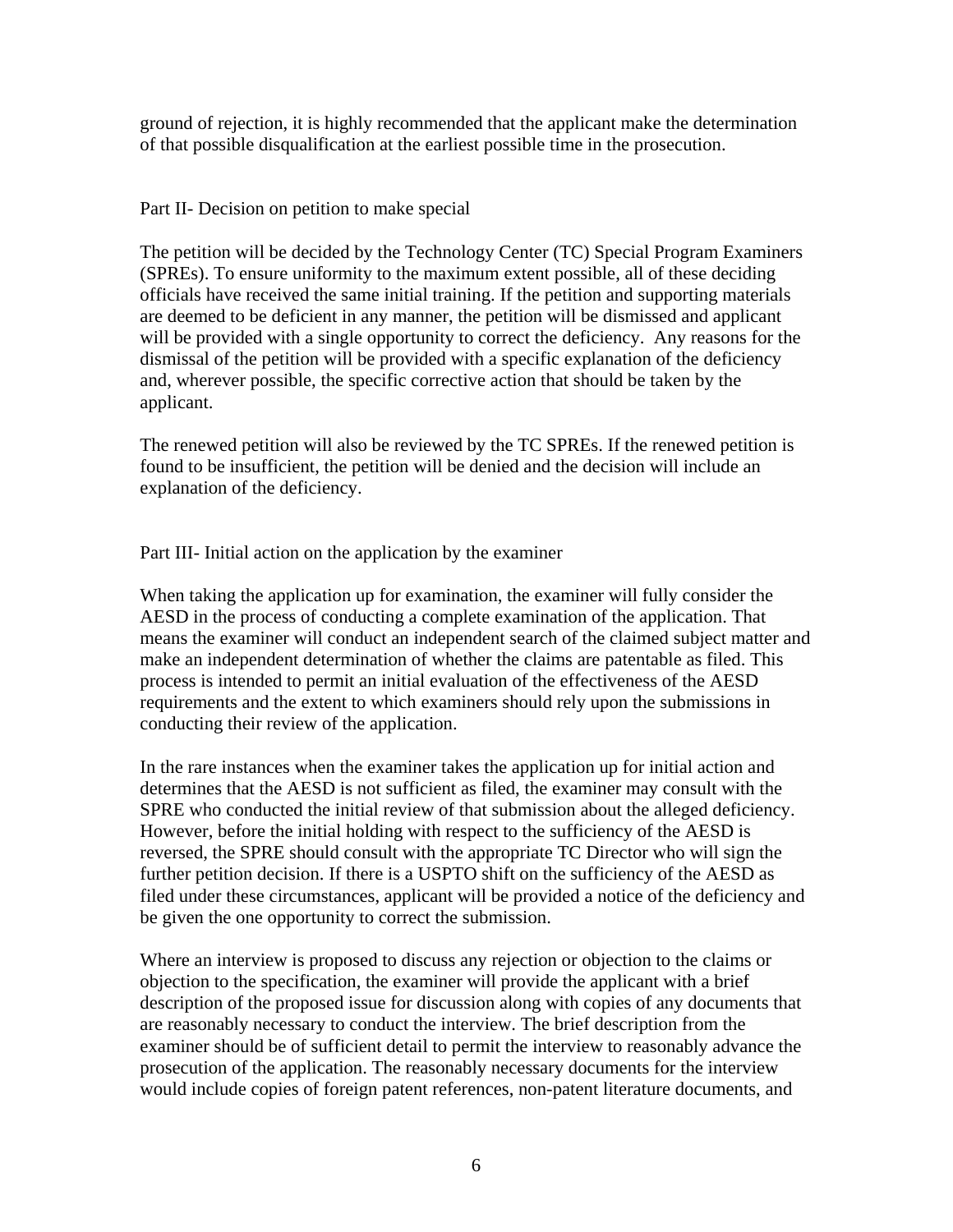copies of applications not available in the Public PAIR system. US patent documents would normally not be provided to the applicant (only identified by Patent number so applicant may retrieve these items).

The examiner should make all reasonable attempts to provide applicant with the necessary information to conduct the interview and resolve the outstanding issues for placing the application in condition for allowance. Where the information relied upon is of such a volume that it would be impractical to be transmitted, applicant will be so notified and given the opportunity to obtain such information prior to conducting the interview. If after these efforts the interview is unable to be conducted, the conditions of Part III that an interview is unlikely to result in the application being placed in condition for allowance will be considered as having been met and the examiner will issue the required Office action. In these instances, applicants are encouraged to contact the examiner after receipt of the Office action to attempt to resolve the outstanding issues at that time.

The mailing of a final rejection will set the standard three (3) month shortened statutory period for response. Further, although the provisions of 37 CFR 1.136(a) do not apply to a one-month shortened statutory period for response under this procedure, with the mailing of a final Office action (other than an allowance), applicants may again rely upon the provisions of rule 136(a) for purposes determining whether an appeal is appropriate. However, any such filing of an extension will substantially interfere with the potential for an expeditious decision by the Board of Patent Appeals and Interferences (BPAI). See Part VI below.

#### Part IV- Reply by applicant

Applicants are reminded that the provisions of 37 CFR 1.136(a)- extensions of time- do not apply to any one (1) month shortened statutory period for response set under this program. However, the provisions of 37 CFR 1.136(b) remain applicable in these instances.

Where the examiner has determined that the claims are not limited to a single invention and has proceeded to act on the first claimed invention in the initial Office action, applicant may challenge that holding by way of a petition under 37 CFR 1.181. However, the filing of the petition does not stay the one (1) month shortened statutory period for response which continues to run.

When the examiner holds a reply by the applicant to be not fully responsive based upon conditions (2) or (3), applicant may traverse such a holding under the provisions of 37 CFR 1.181. However, the filing of the petition does not stay the one (1) month shortened statutory period for response which continues to run.

If applicant files an updated AESD, applicant is reminded that the IDS included as part of that submission must meet the requirements of 37 CFR 1.97 and 1.98.